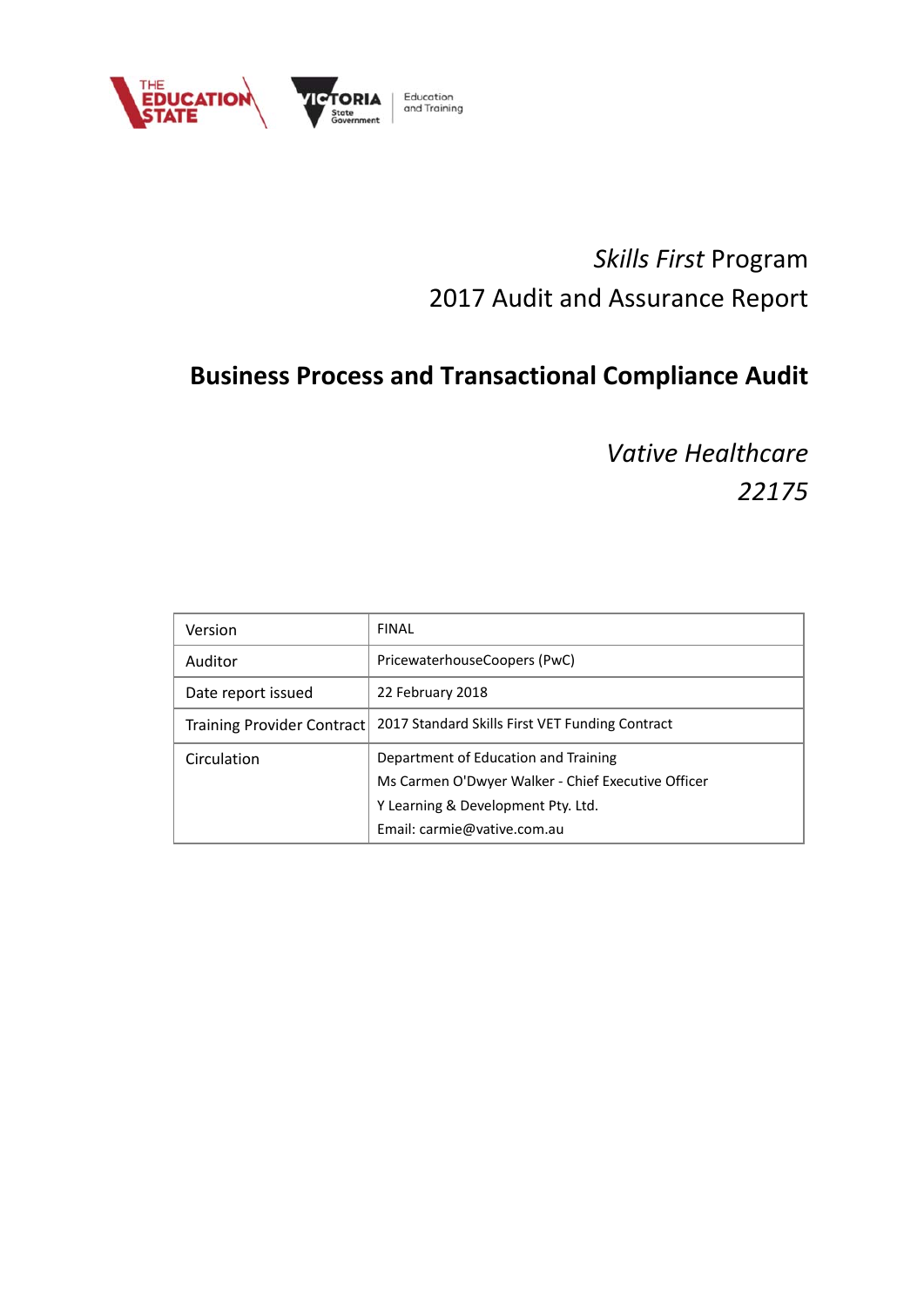## **TABLE OF CONTENTS**

| 1.  |  |
|-----|--|
| 1.1 |  |
| 1.2 |  |
| 1.3 |  |
| 1.4 |  |
| 1.5 |  |
| 1.6 |  |
| 1.7 |  |
| 2.  |  |
| 3.  |  |
| 4.  |  |
| 5.  |  |
|     |  |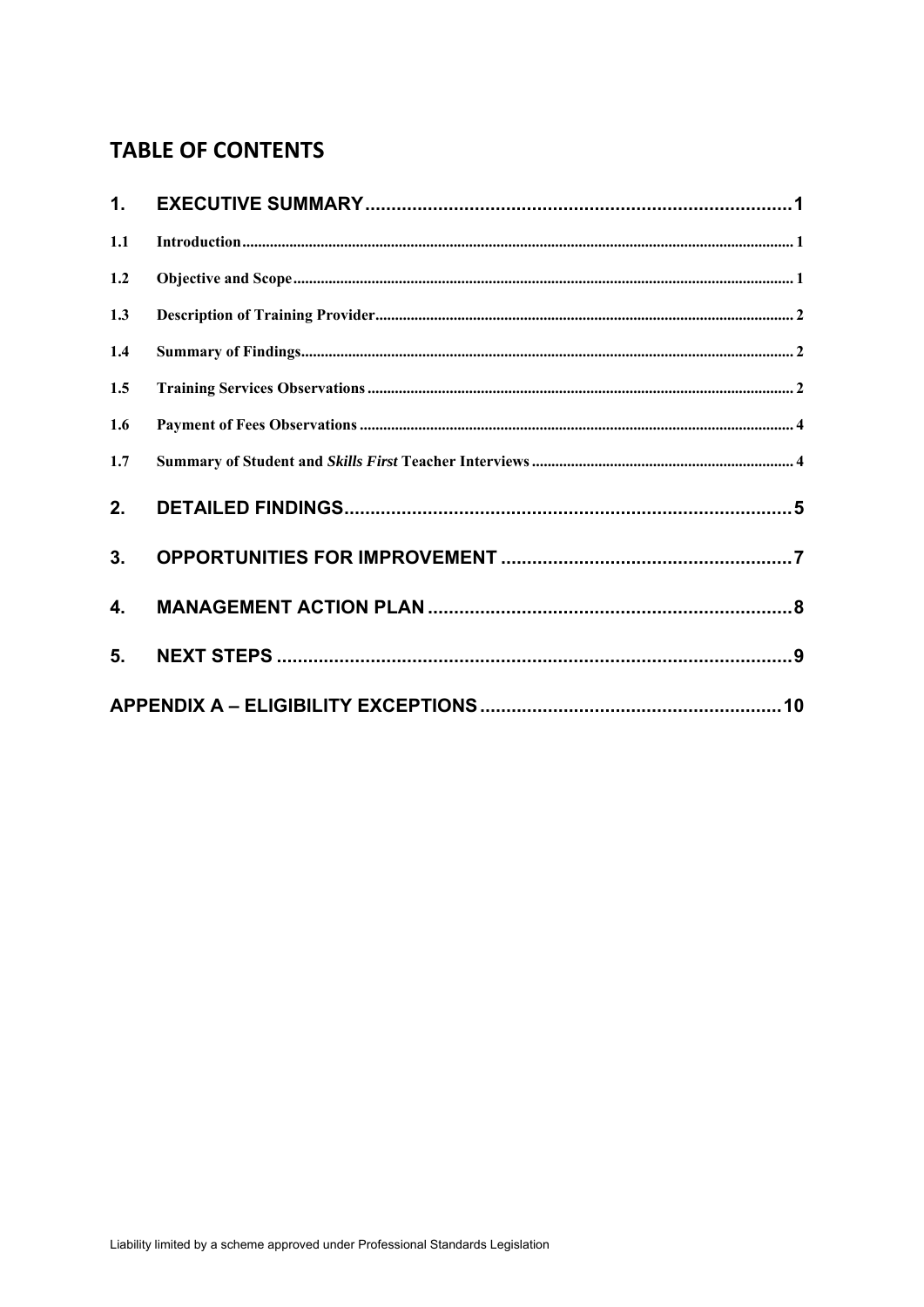## **1. Executive Summary**

### **1.1 Introduction**

The *Skills First* Program is an entitlement to government subsidised training for eligible individuals.

The Victorian Department of Education and Training (the Department) contracts Training Providers to deliver training to eligible individuals under the *Skills First* Program. In accordance with its *Skills First* Audit and Assurance Strategy, the Department undertakes audits and reviews to ensure the contracted Training Providers are complying with the terms and conditions of their VET Funding Contract(s).

The objectives of the *Skills First* Audit and Assurance Strategy are to:

- confirm that funding has been expended appropriately
- promote training provider regulatory and standards compliance
- promote training provider process quality.

The Department conducts these audits and reviews using contractors from a panel of service providers.

PwC conducted the audit at Vative Healthcare from 29 January 2018.

### **1.2 Objective and Scope**

The objective of the audit was to consider the business processes and internal control environment employed by the Training Provider to comply with its contractual obligations under the VET Funding Contract. The audit was conducted based on sample data which was extracted from SVTS by the Department on 25 January 2018.

The scope of work focused on:

- gaining a contextual understanding of the Training Provider to set the scene for the audit;
- internal audit activity undertaken by the Training Provider to self-assess its compliance against the VET Funding Contract;
- processes in place for eligibility assessment, fees and fee concessions, pre-training review, training plan development, training delivery;
- gaining a contextual understanding of the provision of quality training services delivered by the Training Provider under *Skills First*, including the Quality Charter;
- student interviews to validate audit findings and also to signal to Training Providers that the Department is not only examining files, but also verifying funding claimed with students; and
- maintenance of records to evidence compliance (e.g. eligibility, fee invoices, evidence of fee concession, training plans/delivery, evidence of participation), including use of the Training Provider's Student Management System (SMS) and input of relevant data into the Skills Victoria Training System (SVTS).

Transactional compliance testing was also performed to identify specific areas of non-compliance with the VET Funding Contract through sample testing of records associated with student eligibility, pre-training review, training plan development, training participation, fee concessions and reporting.

Where sample testing issues have been identified, the results have been incorporated into the findings set out in Section 1.4, Section 2 and the Appendices of this report (as relevant).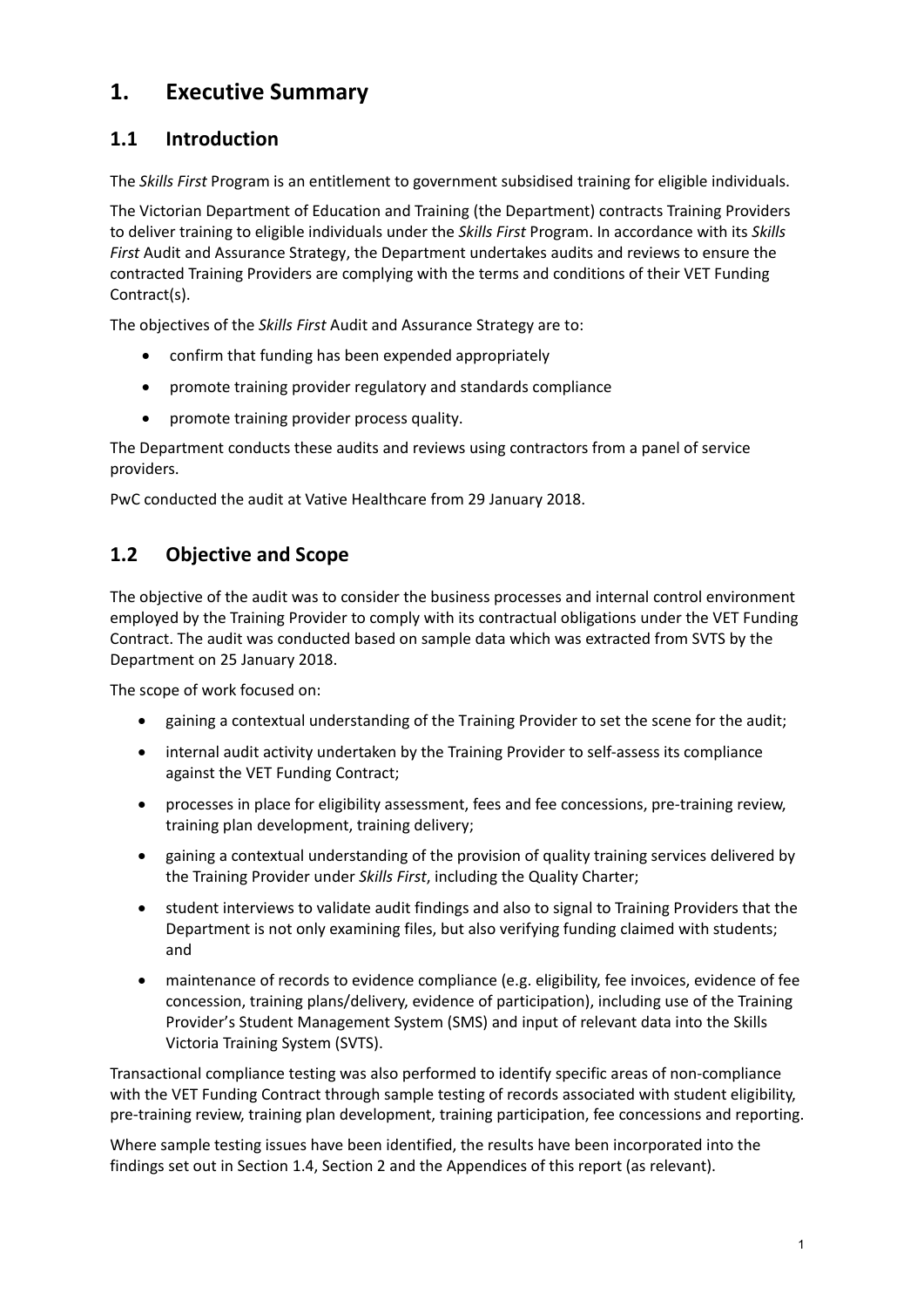### **1.3 Description of Training Provider**

Vative Healthcare is based in Glen Waverly, Victoria. Vative Healthcare previously operated as part of Inspirative Training Pty. Ltd. (trading as Vative Academy) as the healthcare division that delivers courses relating to healthcare. In March 2016, the Vative group purchased Y – Learning and Development Pty Ltd which resulted in Vative Healthcare trading under Y-Learning and Development as a separate RTO.

Vative Healthcare currently has approximately 98 students. Training for each Skills First course is workplace based which means classes are delivered at the student's place of employment.

The Training Provider anticipates growth in courses relating to aged care. The Training Provider advertises its courses and services through its website and through direct contacts with employers in the healthcare sector.

Vative Healthcare management have represented that the RTO does not sub-contract out training and assessment services, brokering services and training services not relating to training and assessment.

### **1.4 Summary of Findings**

The following control weaknesses were identified which may impact the Training Provider's ability to comply with the VET Funding Contract:

| Report<br>Ref | Area              | <b>Control Weakness</b>                                                               |
|---------------|-------------------|---------------------------------------------------------------------------------------|
| 2.1           | Eligibility       | Eligibility Declaration form completed by RTO's delegate after course<br>commencement |
| 2.2           | Data<br>Reporting | Outdated provider profile on the Victorian Skills Gateway website                     |

Further details of the control weakness, and a Management Action Plan to address them, are included in Sections 2 and 4 of this report.

Details of the opportunities for improvement are included in Section 3 of this report.

### **1.5 Training Services Observations**

#### **Organisation**

Vative Healthcare had not added qualifications to their Registered Scope in the last 12 months.

Vative Healthcare was most recently audited by ASQA in May 2017. The Training Provider has published the results of this audit on their website. No rectification plan was required from the audit.

Vative Healthcare markets its services and courses to potential students on its website and through contacts with employers in the industry. The majority of students at Vative Healthcare are from employers in the industry to who Vative Healthcare advertises to. The percentage of students who complete their course of study at the Training Provider is 82%.

The Training Provider has mechanisms and services for students to have complaints and appeals addressed efficiently and effectively. The process is clearly defined and documented in a policy which is available to students to access on Vative Healthcare's website. All complaints and appeals, are recorded within the Complaints & Appeals Register.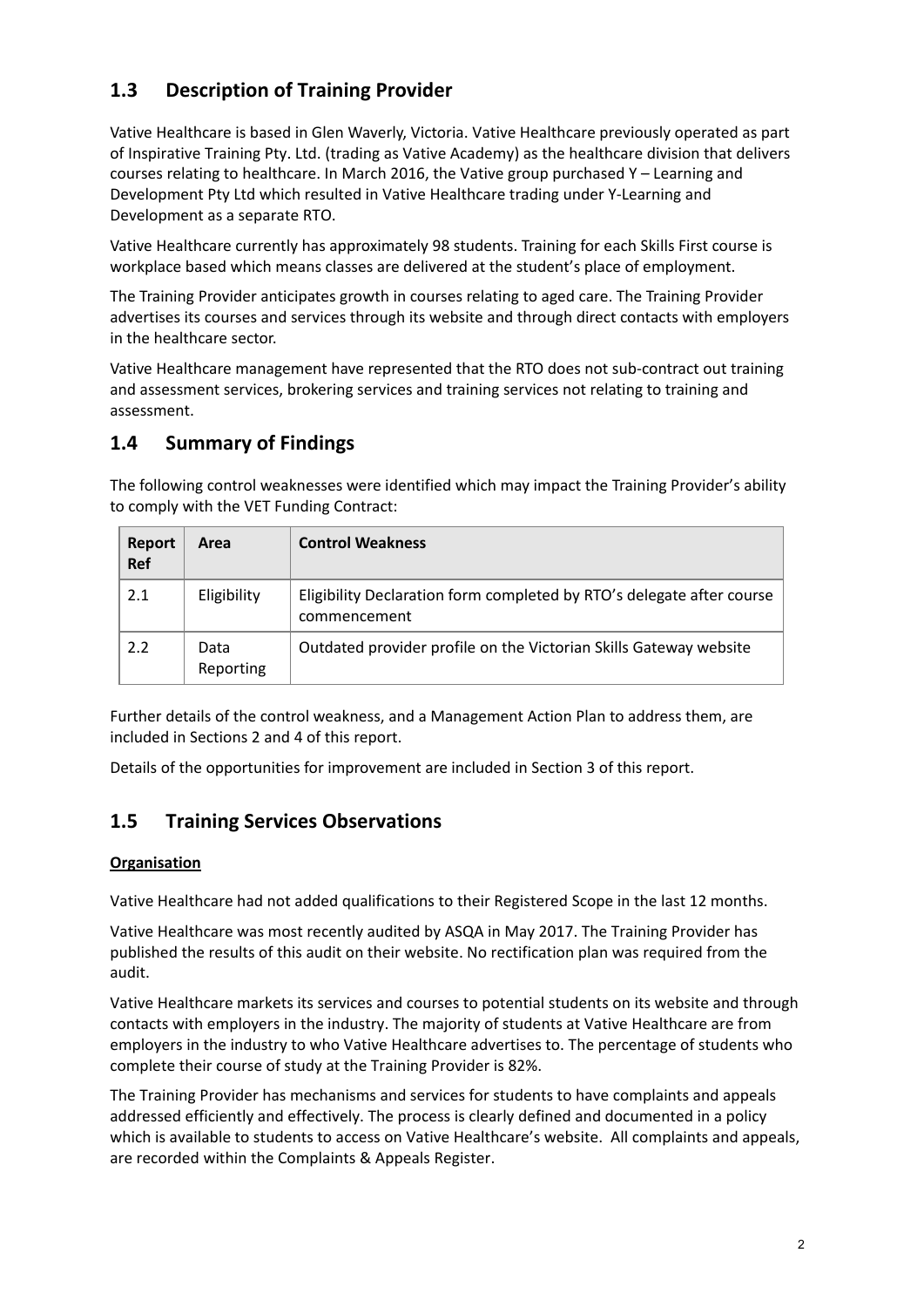### **Sample**

The program being tested is Diploma of Competitive Systems and Practices. This level of qualification has an AQF recommendation of 1 – 2 years. Training is delivered at the student's place of employment where they attend classes with the facilitator and undertake practical assessments in a workplace environment.

| <b>Skills First Teacher Name</b> | <b>Qualification/s held</b>                                                                                                                                                                                                                                                                                                                                                                                                                                                    | <b>Date Qualification</b><br><b>Obtained</b>                                                                     |
|----------------------------------|--------------------------------------------------------------------------------------------------------------------------------------------------------------------------------------------------------------------------------------------------------------------------------------------------------------------------------------------------------------------------------------------------------------------------------------------------------------------------------|------------------------------------------------------------------------------------------------------------------|
| Karen Barker                     | Registered Nurse (Division 1)<br>$\bullet$<br><b>Bachelor Applied Science (Nursing)</b><br>$\bullet$<br>Post Graduate Diploma in Advanced Clinical<br>$\bullet$<br>Nursing (Coronary Care)<br>Post Graduate Diploma in Public Health<br>٠<br>MSA41108 Certificate IV in Competitive<br>$\bullet$<br>Manufacturing<br>Lean Six-sigma Green belt<br>$\bullet$<br>TAE40110<br>$\bullet$                                                                                           | Current<br>$\bullet$<br>1990<br>1996<br>$\bullet$<br>2000<br>$\bullet$<br>2012<br>2013<br>2011                   |
| Maree O'Dwyer                    | Graduate Certificate in Integrating<br>$\bullet$<br><b>Management Systems</b><br><b>Bachelor of Arts</b><br>$\bullet$<br>Certificate III in Business (Office Technology)<br>$\bullet$<br>Certificate II in Business (Office/Clerical)<br>$\bullet$<br>SOA: TAELLN411 Address adult language,<br>$\bullet$<br>literacy and numeracy skills<br>SOA: BSZ404A Train small groups -<br>٠<br>Lean Process Improvement<br>$\bullet$<br>Level 2 accredited consultant<br>TAE40110<br>٠ | 2000<br>$\bullet$<br>1998<br>1998<br>2014<br>2005<br>$\bullet$<br>2011<br>$\bullet$<br>2016<br>$\bullet$<br>2013 |
| Lauren Manning                   | Registered Nurse (Division 1)<br>$\bullet$<br>Diploma of Health Science<br>$\bullet$<br>Professional Certificate in Health Systems<br>$\bullet$<br>Management<br>Diploma of Competitive Manufacturing<br>$\bullet$<br>TAE40110<br>$\bullet$                                                                                                                                                                                                                                    | Current<br>$\bullet$<br>1990<br>2011<br>2013<br>2016                                                             |
| Kate Prohasky                    | Bachelor of Physiotherapy<br>$\bullet$<br>Masters of Business Administration<br>$\bullet$<br>Lean Six-sigma Black Belt<br>$\bullet$<br>TAE40110<br>$\bullet$                                                                                                                                                                                                                                                                                                                   | 2003<br>$\bullet$<br>2008<br>2010<br>2014                                                                        |
| Jean Crowe                       | Registered Nurse (Division 1)<br>$\bullet$<br><b>Master of Education Studies</b><br>$\bullet$<br><b>Bachelor of Educational Studies</b><br>٠<br>Diploma of Frontline Management<br>$\bullet$<br><b>Clinical and Theoretical Nursing</b><br>$\bullet$<br>3 Years Training, Psychiatric Nursing<br>3 Years Training, Mental Handicap Nursing<br>TAE40110<br>٠                                                                                                                    | Current<br>$\bullet$<br>1996<br>1993<br>2002<br>1986<br>1982<br>1980<br>2013                                     |

The *Skills First* Teachers delivering the course have qualifications as shown in the table below: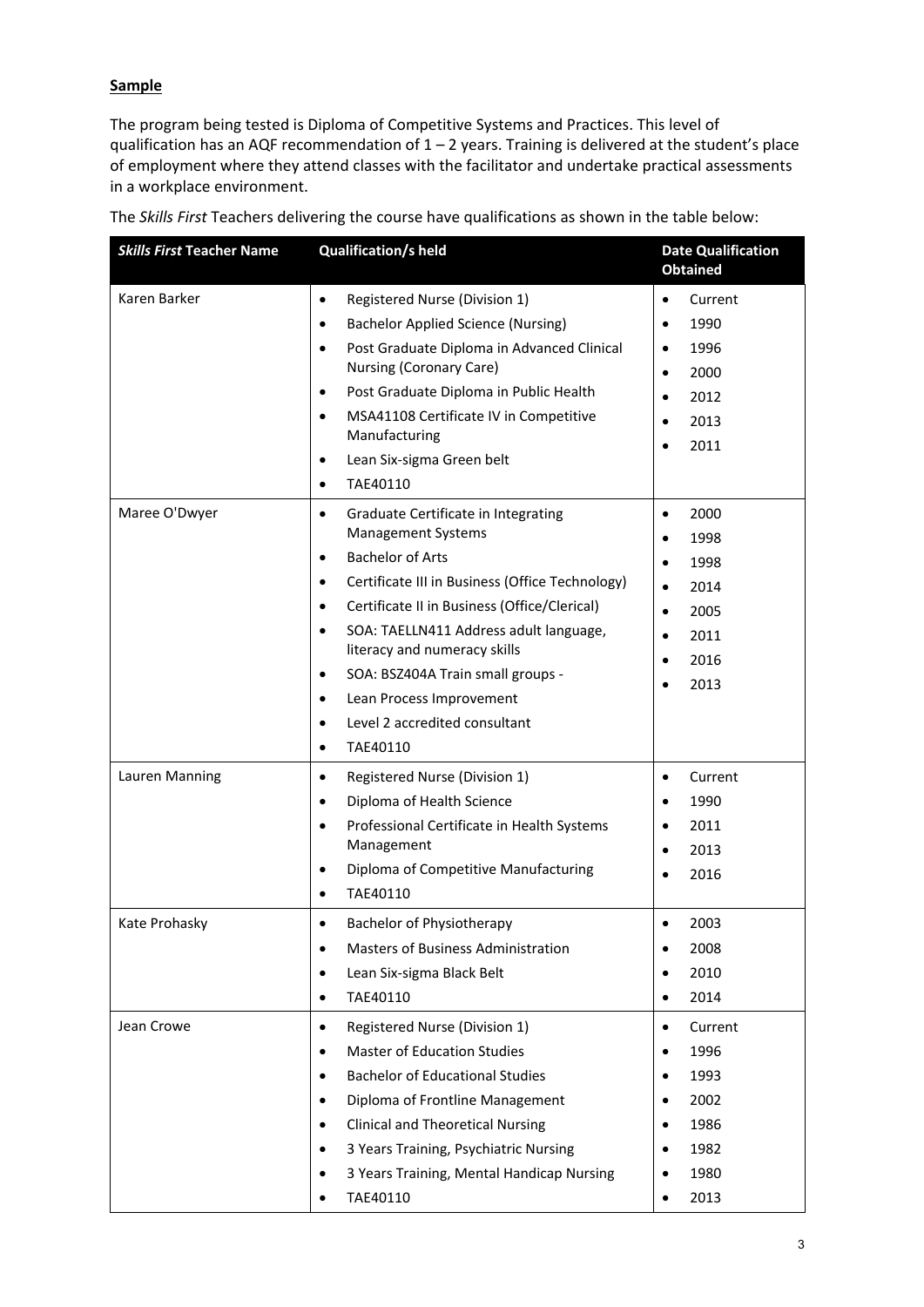The nominal hours of study per the Training Plan and TAS is 1,280 hours. 186 hours are face-to-face class room study and the remaining hours is dedicated to independent study for assessments, reading of materials etc. Feedback from the teacher interviews indicate that this is an appropriate duration for the students within the course.

The Training and Assessment Strategy was last updated January 2018. The units identified in the Training and Assessment Strategy are consistent with those in the Training Plan. This matches the units for which funding has been claimed. These units match the units which have been delivered. The Training and Assessment Strategy identifies the mode of delivery. This matches the actual mode of delivery.

The information provided to students on the Statement of Fees is consistent with the information in the Training and Assessment Strategy including the duration of study (12 months), location of training and mode of delivery being face-to-face at the student's workplace.

The percentage of students who complete this qualification at the Training Provider is 63%.

### **1.6 Payment of Fees Observations**

Vative Healthcare does not charge fees to students eligible for Skills First funding. This was a decision made by management to support students.

### **1.7 Summary of Student and** *Skills First* **Teacher Interviews**

As requested by the Department, we attempted interviews with a sample of 8 students enrolled in government subsidised training.

- Three (3) students could not be contacted after three attempts.
- Five (5) student interviews were completed. The outcome of the completed student interviews is outlined below and is based on information provided by the student only:
	- o For all five (5) students interviewed, the information obtained from the student interview was consistent with the data reported to SVTS
	- o Four (4) of the five (5) students interviewed were satisfied with their trainer
	- o One (1) student noted that they felt that the course which they enrolled in was beyond their skillset.
	- $\circ$  One (1) student noted that they felt that having training sessions on a monthly basis is not frequent enough and that the time between sessions is too much. As a result, they felt that the student loses momentum and struggles to catch up.

As requested by the Department, we attempted interviews with two (2) *Skills First* Teachers who deliver training for the Training Provider.

The outcome of the two (2) *Skills First* Teacher interviews is outlined below:

Two (2) *Skills First* Teacher interviews were completed and no issues were noted.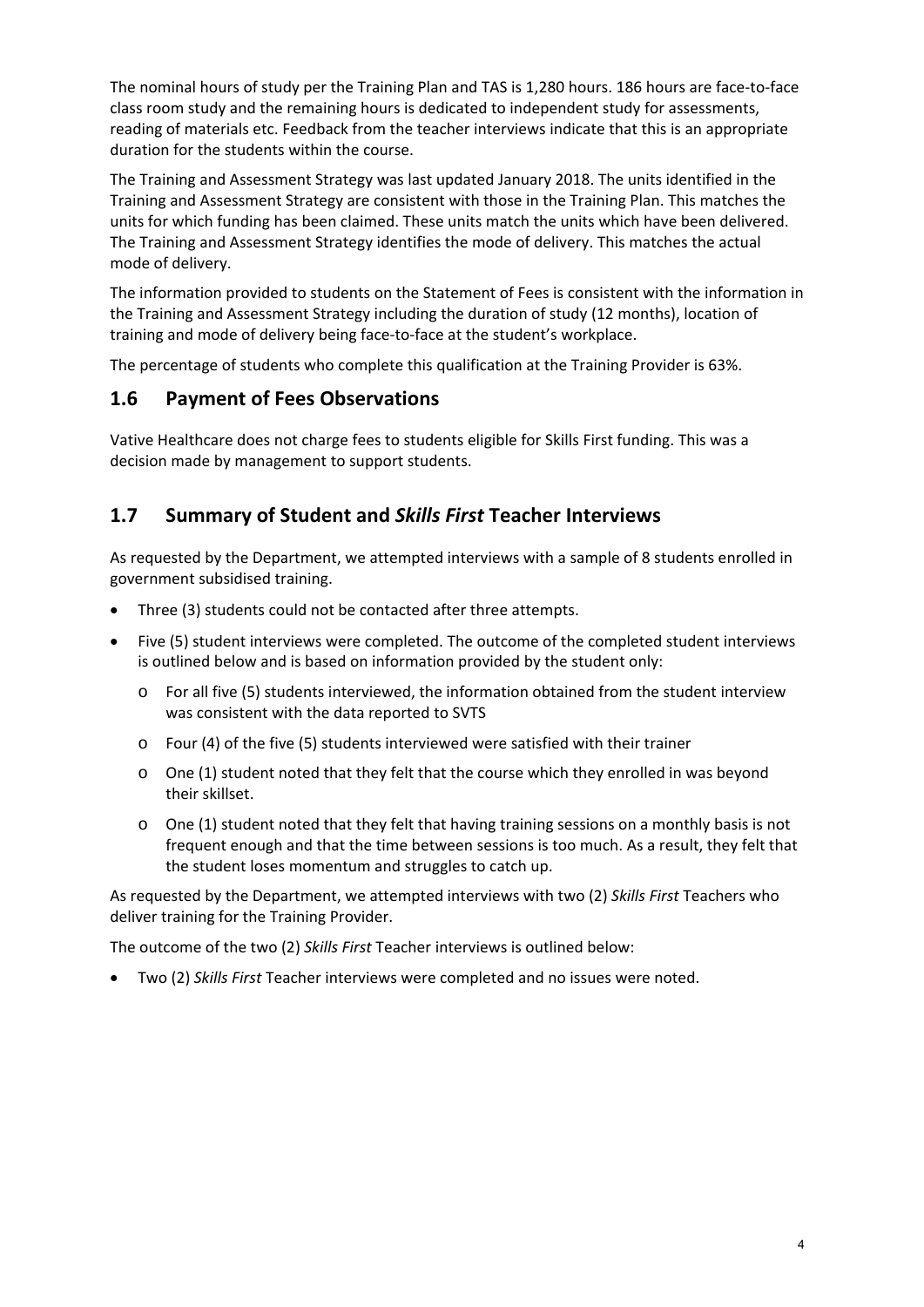#### **2.Detailed Findings**

The table below details the control weaknesses identified and the Training Provider comments on the findings:

| Reference                                                                                                                                                                                           | <b>Finding</b>                                                                                                                                                                                                                                                                                                                                                                                                                                                                                                                                                                                                                                                                                                                                                              | <b>Training Provider Comments</b>                                                    |
|-----------------------------------------------------------------------------------------------------------------------------------------------------------------------------------------------------|-----------------------------------------------------------------------------------------------------------------------------------------------------------------------------------------------------------------------------------------------------------------------------------------------------------------------------------------------------------------------------------------------------------------------------------------------------------------------------------------------------------------------------------------------------------------------------------------------------------------------------------------------------------------------------------------------------------------------------------------------------------------------------|--------------------------------------------------------------------------------------|
| Eligibility                                                                                                                                                                                         | Eligibility Declaration form completed by RTO's delegate after course<br>commencement                                                                                                                                                                                                                                                                                                                                                                                                                                                                                                                                                                                                                                                                                       | Training Provider comments on cause of non-compliance                                |
| 2.1<br>Four instances<br>where the<br>Eligibility<br><b>Declaration</b><br>Form was<br>completed by<br>the Training<br>Provider's<br>authorised<br>delegate after<br>course<br>commencement<br>date | <b>Finding</b><br>Testing of two (2) BPA and twenty (20) TCA student files identified four<br>(4) instances (one (1) BPA and three (3) TCA) where the Student<br>Eligibility and Student Declaration Form was completed by Training<br>Provider's authorised delegate after the course commencement date.<br>It is acknowledged that all students in these instances completed the<br>Declaration Form and the PTR prior to course commencement and were<br>eligible for the Skills First Program.<br>Refer to Appendix A (for details of exceptions, including the number of<br>days which the form was signed after course commencement).<br>Impact Inadequate documentation of student eligibility assessment may<br>result in a breach of the 2017 VET Funding Contract | This was an oversight by the Authorised Delegate, the<br>incorrect date was written. |
|                                                                                                                                                                                                     | <b>Contract Reference</b><br>2017 Guidelines about Determining Student Eligibility and Supporting<br>Evidence Clause 3.3(a)<br>Prior to the commencement of training, for each individual that the<br>Training Provider assesses as eligible for the Entitlement to Funded<br>Training, the Training Provider must:<br>a. complete in hard copy or electronically, the information and<br>declarations specified in the Evidence of Eligibility and Student<br>Declaration form at Attachment 3 to these Guidelines;                                                                                                                                                                                                                                                        |                                                                                      |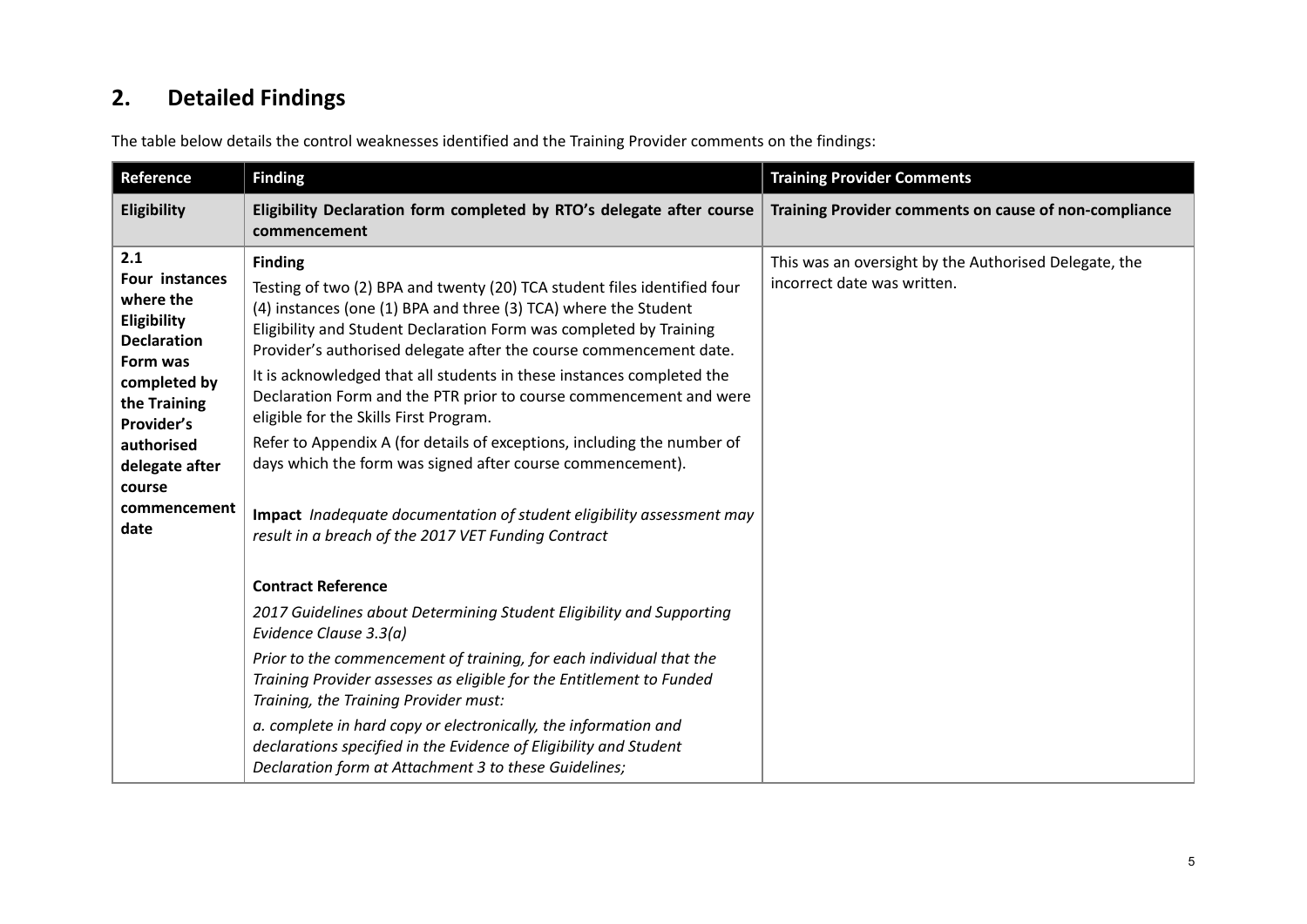| <b>Reference</b>                                                                                                                                                                  | <b>Finding</b>                                                                                                                                                                                                                                                                                                                                                                                                                                                                                                                                    | <b>Training Provider Comments</b>                                                                                                                                                                                               |
|-----------------------------------------------------------------------------------------------------------------------------------------------------------------------------------|---------------------------------------------------------------------------------------------------------------------------------------------------------------------------------------------------------------------------------------------------------------------------------------------------------------------------------------------------------------------------------------------------------------------------------------------------------------------------------------------------------------------------------------------------|---------------------------------------------------------------------------------------------------------------------------------------------------------------------------------------------------------------------------------|
| <b>Data Reporting</b>                                                                                                                                                             | Outdated provider profile on the Victorian Skills Gateway website                                                                                                                                                                                                                                                                                                                                                                                                                                                                                 | Training Provider comments on cause of non-compliance                                                                                                                                                                           |
| 2.2<br><b>Vative</b><br><b>Healthcare's</b><br>course listing<br>on the<br><b>Victorian Skills</b><br>Gateway<br>website does<br>not reflect all<br>courses offered<br>by the RTO | <b>Finding</b><br>At the time of this audit, the Vative Healthcare profile on the Victorian<br>Skills Gateway was not up to date, specifically:<br>The course listing on the website does not include the Advanced<br>Diploma of Community Sector Management course offered by Vative<br>Healthcare.<br>Management represented that, whilst students had been enrolled in the<br>course, management was in the process of determining whether to retain<br>the course and did not want to advertise the course until a decision has<br>been made. | The course has not actively been advertised, however<br>remains on scope due to 1 student enrolment.<br>The continued offering of this qualification will be reviewed<br>at the next Board Meeting and is a listed agenda item. |
|                                                                                                                                                                                   | Impact Inadequate documentation of student eligibility assessment may<br>result in a breach of the 2017 VET Funding Contract                                                                                                                                                                                                                                                                                                                                                                                                                      |                                                                                                                                                                                                                                 |
|                                                                                                                                                                                   | <b>Contract Reference</b>                                                                                                                                                                                                                                                                                                                                                                                                                                                                                                                         |                                                                                                                                                                                                                                 |
|                                                                                                                                                                                   | 2017 VET Funding Contract Schedule 1 Section 1 Clause 1.8                                                                                                                                                                                                                                                                                                                                                                                                                                                                                         |                                                                                                                                                                                                                                 |
|                                                                                                                                                                                   | The Training Provider must register for, and maintain an up to date<br>profile on, the Victorian Skills Gateway.                                                                                                                                                                                                                                                                                                                                                                                                                                  |                                                                                                                                                                                                                                 |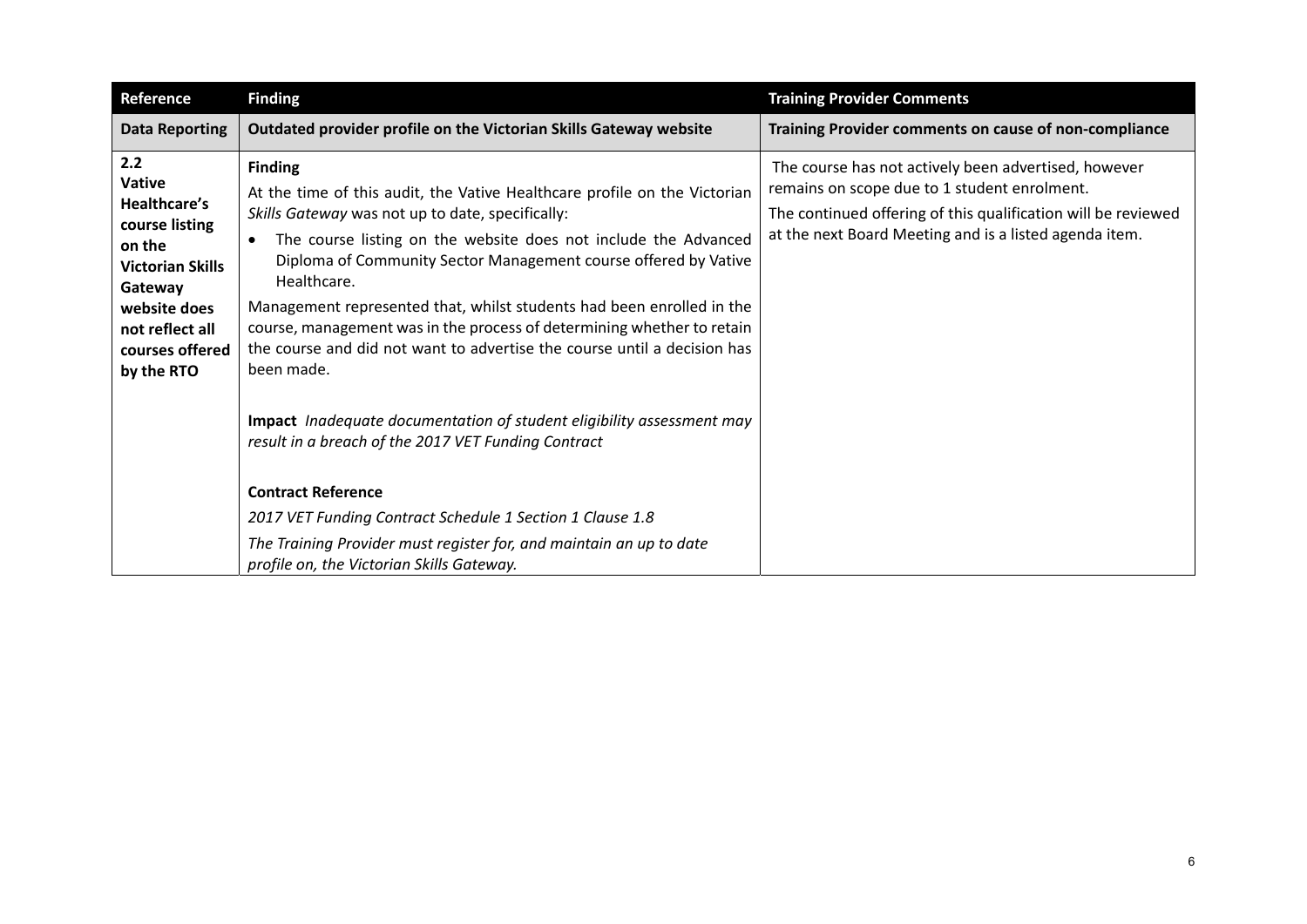#### **3.Opportunities for Improvement**

The table below sets out additional opportunities for improvement:

| Reference                              | <b>Opportunity for Improvement</b>                                                                                                                                                                                                                                                                                                                                                                  | <b>Training Provider Comments (Optional)</b>     |
|----------------------------------------|-----------------------------------------------------------------------------------------------------------------------------------------------------------------------------------------------------------------------------------------------------------------------------------------------------------------------------------------------------------------------------------------------------|--------------------------------------------------|
| <b>Training</b><br>Participation       | Employer's feedback on students' assessments                                                                                                                                                                                                                                                                                                                                                        |                                                  |
| 3.1                                    | <b>Area for Improvement</b>                                                                                                                                                                                                                                                                                                                                                                         | No comments received from the Training Provider. |
| Employer's<br>feedback on<br>students' | The current delivery model for Vative Training programs is face-to-face class room<br>delivery and workplace based at the employer. Our audit noted that student<br>assessments are only based on written assignments by the students.                                                                                                                                                              |                                                  |
| assessments                            | There is an opportunity to enhance student outcomes by having their employer<br>complete a formal feedback report on assessments performed by students given<br>that a major part of each course takes place in the workplace.                                                                                                                                                                      |                                                  |
|                                        | For example, DET's guidance on the assessment requirements of the 'Undertake<br>root cause analysis' module of Diploma of Competitive Systems and Practices<br>noted that it:                                                                                                                                                                                                                       |                                                  |
|                                        | 'will typically include a supervisor/third-party report focussing on consistent<br>performance and problem recognition and solving. A supervisor/third-party report<br>must be prepared by someone who has a direct, relevant, current relationship with<br>the person being assessed and who is in a position to form a judgement on<br>workplace performance relevant to the unit of competency'. |                                                  |
|                                        | It is acknowledged that, through discussion with management, the employer does<br>provide informal feedback. It is recommended that Vative formalises and<br>documents these feedback on an on-going basis during the student's enrolment in<br>each course module.                                                                                                                                 |                                                  |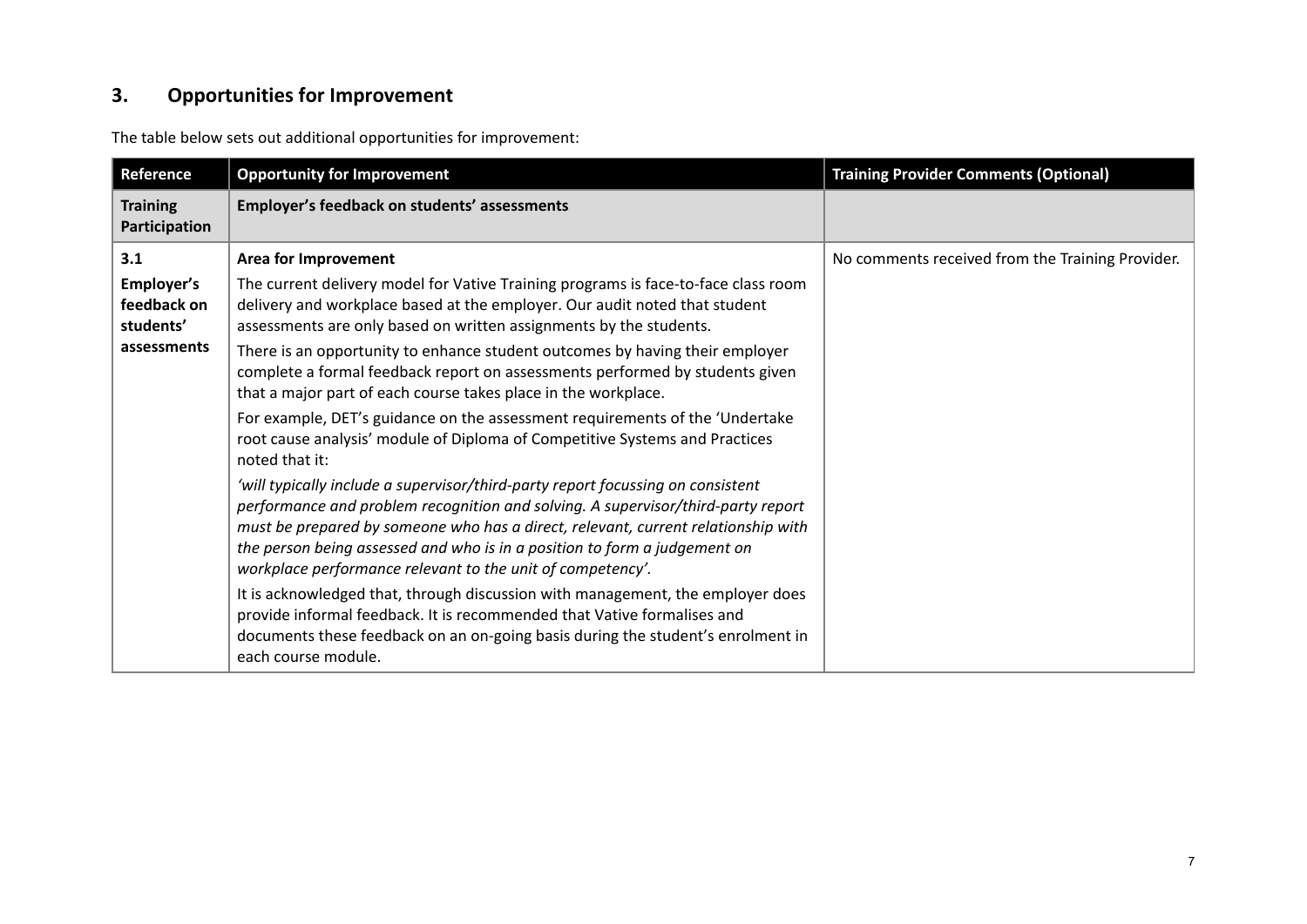#### **4.Management Action Plan**

| Ref. | <b>Nature of exceptions</b><br>identified | <b>Action to correct non-compliance</b>                                                                                                                                                         | <b>Responsible</b><br><b>Person</b>    | <b>Target</b><br><b>Completion Date</b> |
|------|-------------------------------------------|-------------------------------------------------------------------------------------------------------------------------------------------------------------------------------------------------|----------------------------------------|-----------------------------------------|
| 4.1  | Eligibility                               | Review current process to ensure that the Student Eligibility and<br>Student Declaration Form is completed by Training Provider's<br>authorised delegate prior to the course commencement date. | Nicole Edwards /<br><b>Kylie Barca</b> | 15/02/2018                              |
|      |                                           | Internal quality checklists to be updated to include ensuring the<br>Eligibility form is signed by the Authorised Delegate prior to training<br>commencing.                                     |                                        |                                         |
|      |                                           | Re-Communicate to all Authorised Delegates the importance of signing<br>the Eligibility Declaration prior to training commencing.                                                               |                                        |                                         |
| 4.2  | Data Reporting                            | Updates to profile on the Skills Gateway Website will be made to reflect<br>current courses on scope.                                                                                           | <b>Nicole Edwards</b>                  | 12/02/2018                              |
|      |                                           | The qualification (CHC62015 Advanced Diploma of Community Sector<br>Management) is an agenda item at the next board meeting, the CEO<br>would like to maintain the qualification.               | Carmen<br>O'Dwyer-Walker               | 23/03/2018                              |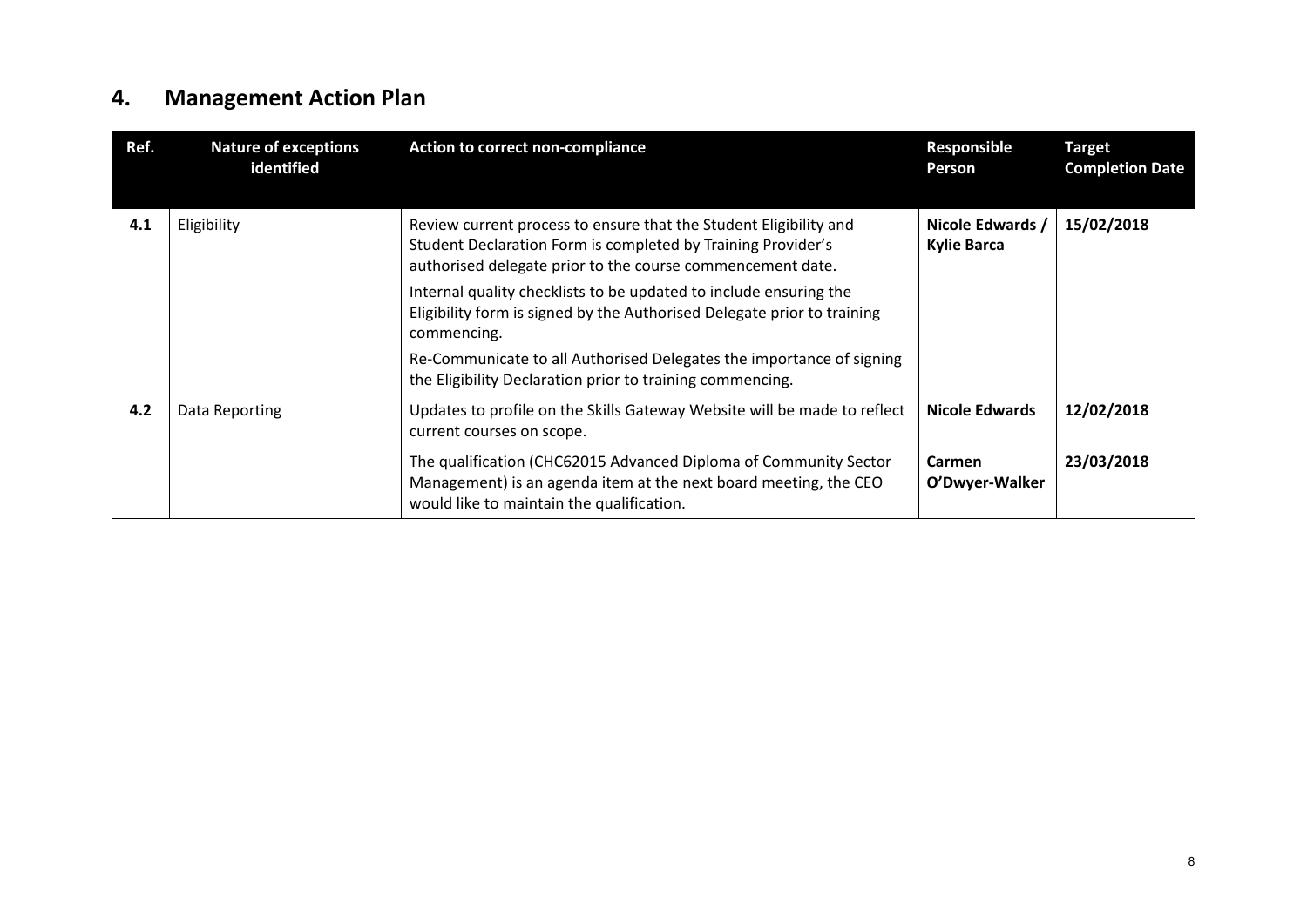## **5. Next Steps**

As noted in the letter dated 20 December 2017 notifying your organisation of this audit, other potential actions that may be taken by the Department following this contract compliance audit include:

- Evidence of Eligibility audit, assessing whether a Training Provider has sufficient evidence of eligibility to support student course enrolments for which government subsidised training has been claimed;
- Evidence of Concession audit, assessing whether a Training Provider has sufficient evidence of concession to support the granting of a fee concession claimed under the previous Contract;
- Evidence of Participation audit, assessing whether a Training Provider has sufficient evidence of participation to support claims for payment for training delivery in specific subects for which funding has been claimed;
- Evidence of Fees audit assessing whether there is sufficient evidence to demonstrate that students were actually charged the fees reported as being charged in the SVTS. The EOF may also include a determination of whether these fees were subsequently paid by students;
- Pre-Training Review assessing the process undertaken between the Training Provider and a prospective student to determine the most suitable and appropriate training for that individual, to confirm that it has been conducted and documented in accordance with the requirements of the Contract and the Quality Charter;
- Follow Up audit, assessing the extent to which the Management Action Plan arising from the Business Process and/or Transactional Compliance Audits have been implemented by a Training Provider;
- Quality Review, assessing the quality of Training Services that have been, or are being, delivered at a Training Provider;
- A combination of audits and reviews;
- Further action as noted in the Contract. For example, the Department may also require a Training Provider to repay Funds paid for the delivery of Training Services following a TCA;
- Monetary penalties may be imposed; or
- No further action.

Further, in accordance with Clause 11.3(b) of the 2017 VET Funding Contract, where a Management Action Plan has been developed the Training Provider must advise the Department in writing (including submitting appropriate documentation as determined by the Department) of compliance with and implementation of the auditor's recommendations and/or Management Action Plan within six months of the date of this report.